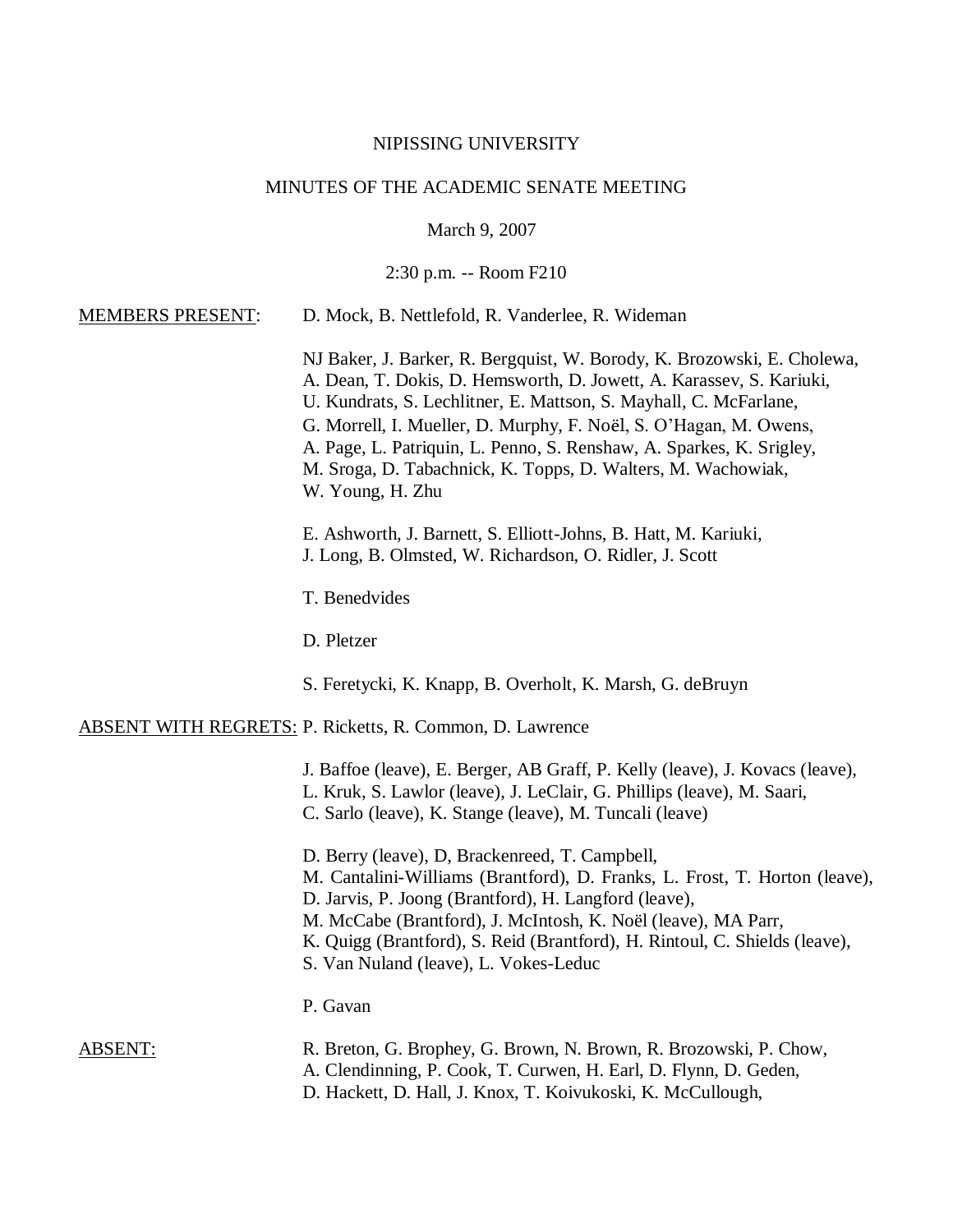- S. Muhlberger, P. Nosko, T. Parkes, G. Pyle, D. Rowbotham, J. Ryan,
- S. Srigley, V. Valov, A. Weeks, S. Winters
- J. Allison, AM Aquino, A. Bell, K. Clausen, J. Corkett, R. Davis,
- K. Ferguson, R. Fix, H. Gardner, R. Graham, D. Gosse, C. Harvey,
- L. Keuhl, K. Kirkwood, G. Laronde, R. Lynn, K. MacLeod,
- N. Maynes, B. McMahon, M. Parr, J. Price, C. Ricci, C. Richardson,
- T. Ryan, G. Sharpe, I. Sinfield, M. Szakacs, K. Waller, N. Zur Nedden

M. Couchie

C. Dahmer

# MOTION #1 Moved by K. Srigley, seconded by G. deBruyn that the minutes of the regular meeting of the Academic Senate dated February 3, 2007 be adopted. CARRIED

## ANNOUNCEMENTS

The President was pleased to report that as a result of an agreement between NUFA and the University, there will be a motion brought forward at the April Senate to elect two Senators to a new APT Review Committee. This 2-page agreement will set out timelines, including a conclusion date of April 2008, which will review the tenure and promotion process.

The Library/E-learning centre is moving forward. The conceptual drawings illustrate a 55,000 square foot 2-storey building with a price range of about \$18-20M. The project is a joint venture with Canadore College. It is hoped that public sector funding will be in the \$10-12M range with the balance obtained through fundraising. Senator Mock indicated that this new space will be double the size of the existing library with the capacity to add another floor in the future. The building will be modern and environmentally friendly. The top architectural firm Diamond Schmitt is working on the conceptual drawings.

Senate was reminded that March UpClose was occurring next week. Close to 800 people, including applicants and their families, will be on campus to view our facilities.

Our Lady Lakers, the OCAA women's volleyball champions, are currently in North Vancouver participating in the nationals at Capilano College.

March  $21<sup>st</sup>$  will be a busy day on campus. The President noted that the Dave Marshall Leaderships Awards will be held to honour our many exceptional students. As well, the Canadian Institute of Metallurgy and Mining (CIM) will be on campus. Representatives from local mining companies will be here to talk about mining in general and career opportunities.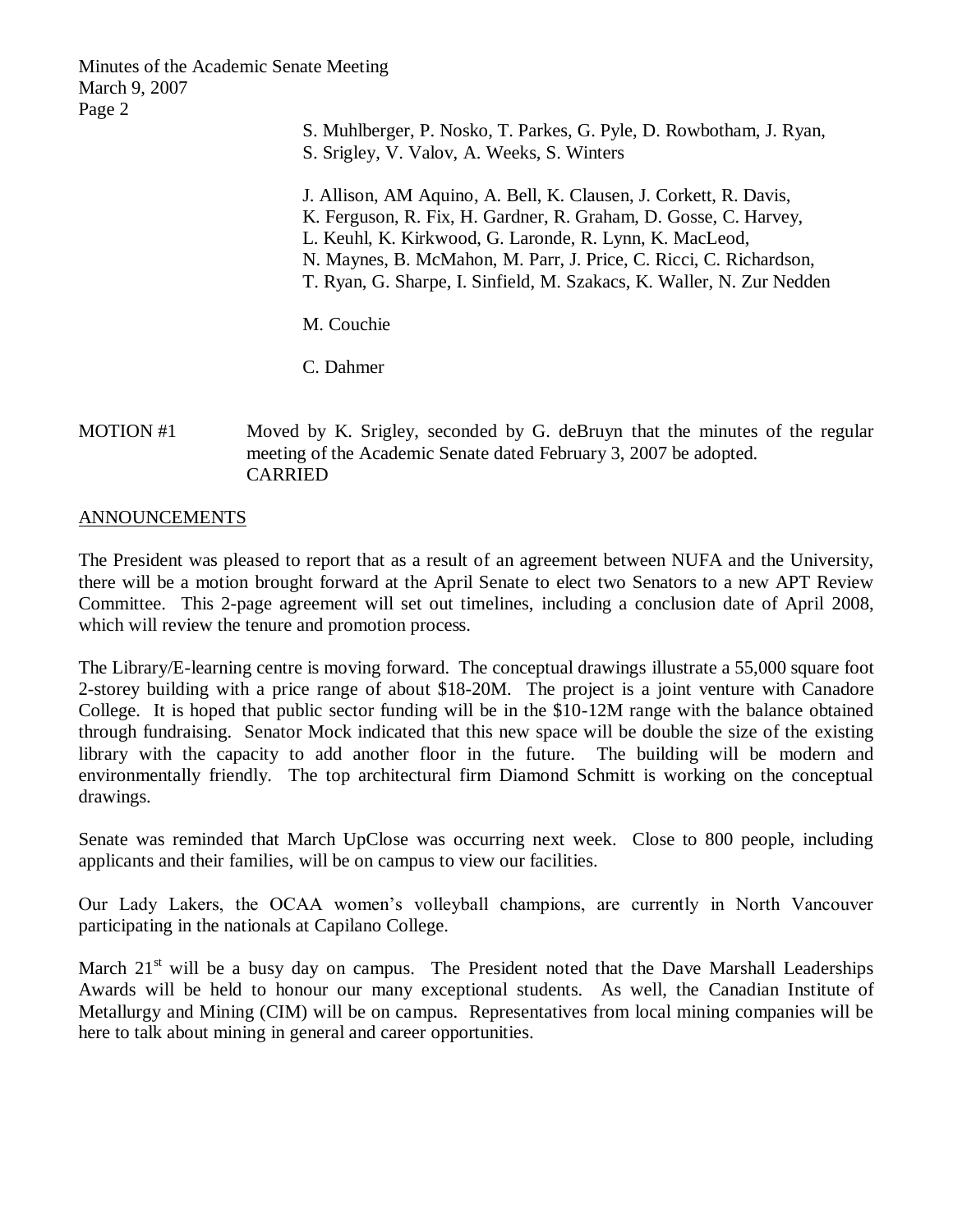Dr. Mock wished to acknowledge the great work being done for International Women's Week. He indicated he had the opportunity to hear Maude Barlow speak the previous evening and was delighted to see that the room was more than filled to capacity.

The President concluded his announcements by introducing, Bill Ross, Director of UTS, who provided a commentary on the recent e-mail interruption.

The Dean of Arts and Science acknowledged the faculty and students and the Women's Centre for the exceptional variety of events celebrating International Women's Week Senator Vanderlee also noted that Thomas Homer Dixon will be giving a public lecture on Friday, March  $30<sup>th</sup>$  in the Weaver. Professor Homer Dixon is the Director of the Pierre Elliott Trudeau Centre for Peace and Conflict Studies and author of the bestseller "*The Ingenuity Gap.*" Mr. Dixon will discuss the prospects for peace in the 21<sup>st</sup> century.

The Associate Dean of Education gave remarks on behalf of the Dean of Education who is in Kenya with an education practicum. He gave a brief review about the in-service education office.

Senator Feretycki, NUSU Student representative thanked Senator Knapp for her successful grub crawl. He also noted that the unofficial results from the NUSU election were on the Student Union's website. Senator Feretycki was also pleased that Nipissing won gold in the regional cheerleading competition and bronze in the provincial championships.

Brian Nettlefold, Executive Director of Library Services, indicated that there is now an accountability agreement with the provincial government. He also noted that there is a quality survey of the library and library services. This is the first time that libraries are being surveyed and encouraged Senators to participate. There is a direct link to the survey at [http://www.eclibrary.ca/library/content/view/276/236/.](http://www.eclibrary.ca/library/content/view/276/236/)

# REPORTS OF STANDING COMMITTEES

# Executive Committee

MOTION 2: Moved by D. Mock, seconded by D. Tabachnick that the Report of the Senate Executive Committee dated March 1, 2007 be received. CARRIED

# Academic Planning Committee

MOTION 3: Moved by R. Vanderlee, seconded by K. Srigley that the Report of the Academic Planning Committee dated February 9, 2007 be received. CARRIED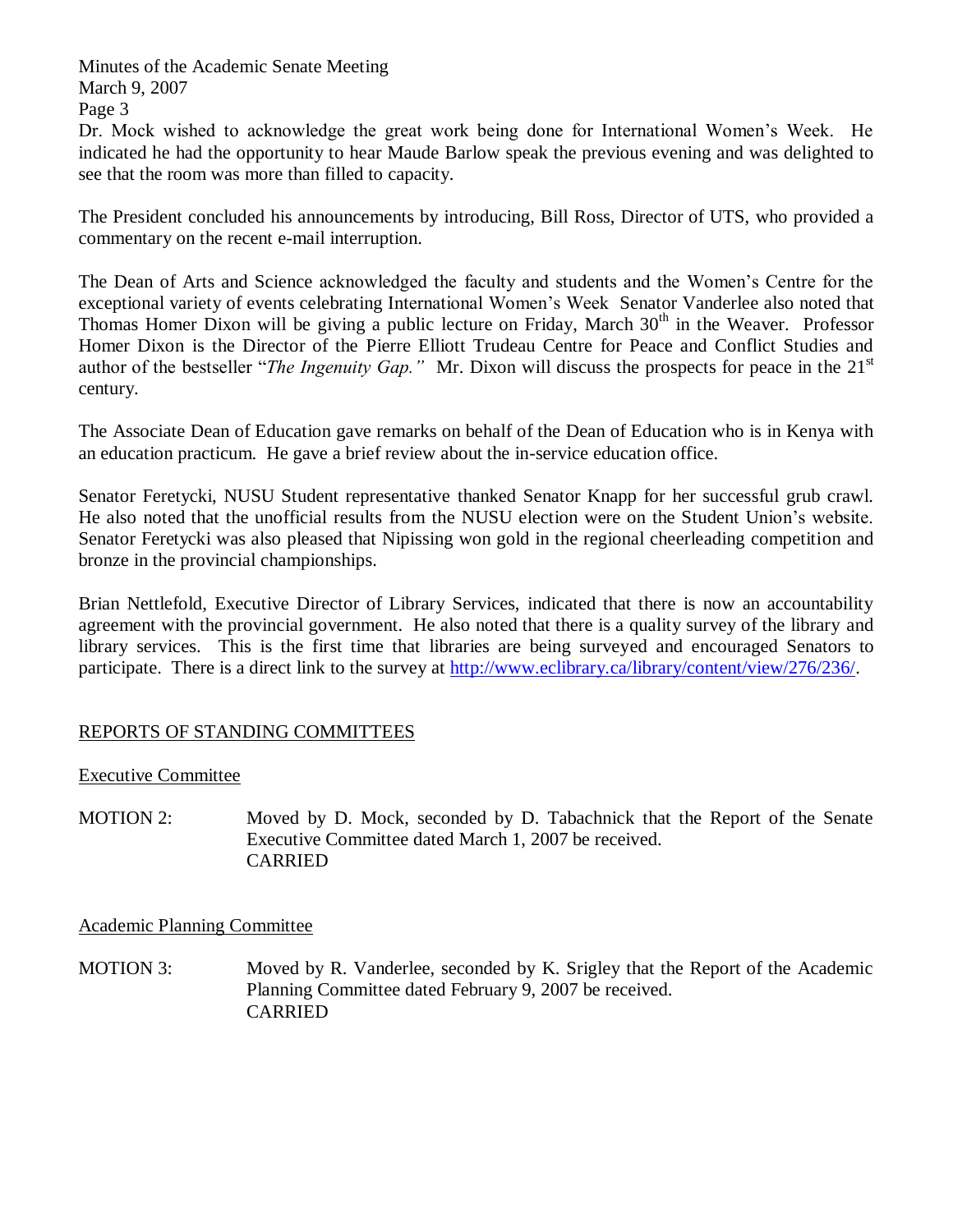- MOTION 4: Moved by R. Vanderlee, seconded by H. Zhu that Senate approve the continuation of the existing limited-term position in Computer Science in the Faculty of Arts and Science for a further two years, effective July 1, 2007. CARRIED
- MOTION 5: Moved by R. Vanderlee, seconded by J. Barnett that Senate give Stage 1 "Development Approval" to a four-year Honours Single Major in Child and Family Studies, to be overseen by the steering committee in Child and Family Studies. CARRIED
- MOTION 6: Moved by R. Vanderlee, seconded by J. Barnett that Senate give Stage 1 "Development approval" to the proposed diploma, Teacher of Cree as a First Language (P/J) in the Native Language as a First Language (NFL) program, as outlined in the attached document. CARRUED
- MOTION 7: Moved by R. Vanderlee, seconded by J. Barnett that Senate give Stage 1 "Development Approval" to the proposed diploma, Teacher of a Native Language as a Second Language: Algonquian (Ojibwe) program, as outlined in the attached document. CARRIED

# Appointments, Promotions and Tenure Committee

MOTION 8: Moved by J. Long, seconded by W. Richardson that the Report of the APT Committee dated February 27, 2007 be received. CARRIED

Admissions, Promotions and Petitions Committee

- MOTION 9: Moved by A. Sparkes, seconded by R. Wideman that the Report of the Admissions, Promotions and Petitions Committee dated February 2, 2007 be received. CARRIED
- MOTION 10: Moved by A. Sparkes, seconded by J. Barnett that the students listed on Appendix A, who have completed all requirements of their respective degrees, be admitted to their degrees in-course and that diplomas for the degree be awarded. CARRIED